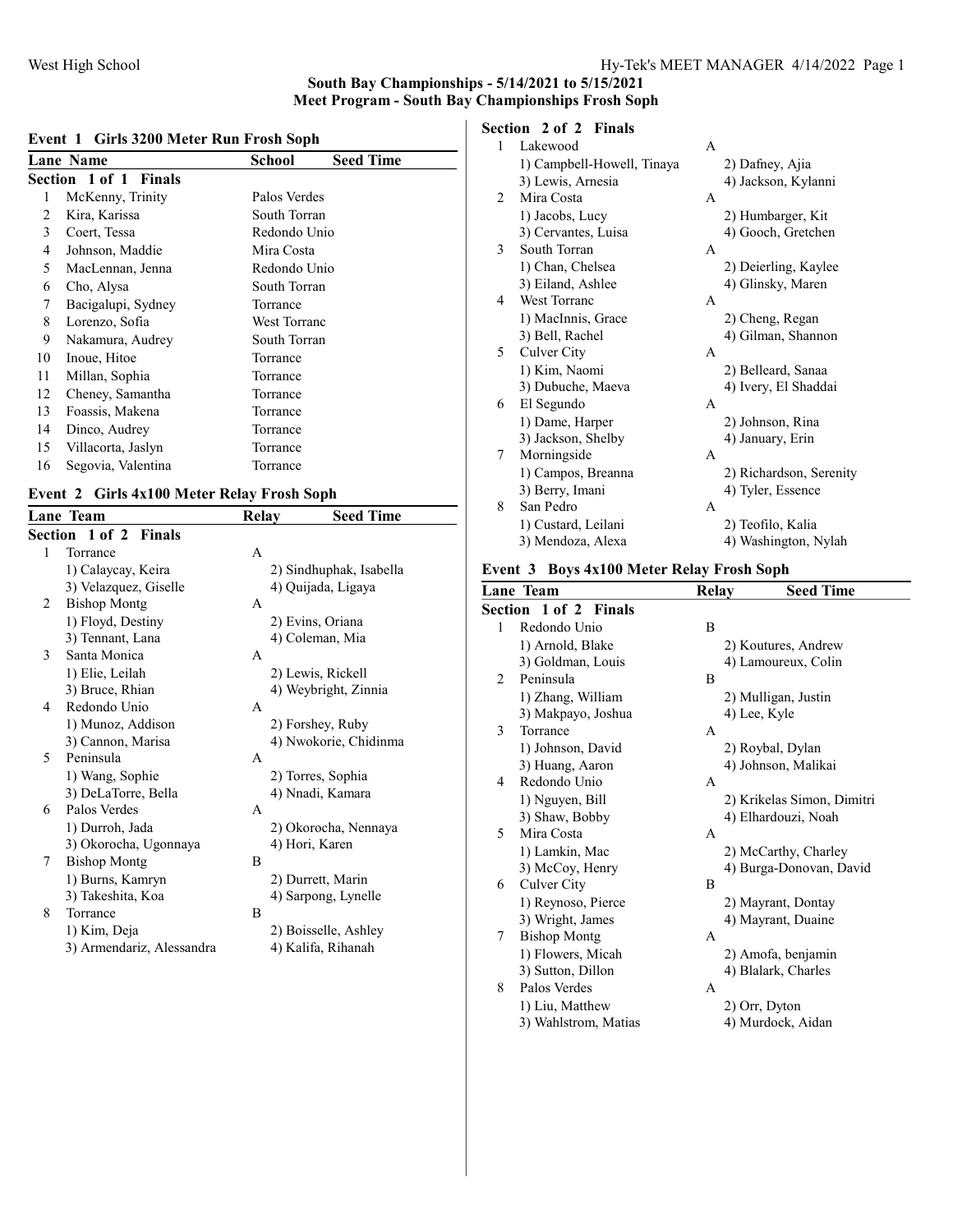## Section 2 of 2 Finals...(Event 3 Boys 4x100 Meter Relay Fros

| 1 | North Torran         | A                      |  |
|---|----------------------|------------------------|--|
|   | 1) Do, Paul          | 2) Khan, Walan         |  |
|   | 3) Lee, Chanui       | 4) Tang, Brandon       |  |
| 2 | El Segundo           | $\mathsf{A}$           |  |
|   | 1) Zenaye, Jayden    | 2) Porter, Christopher |  |
|   | 3) Page, Cavion      | 4) Gravett, Cade       |  |
| 3 | Morningside          | $\mathsf{A}$           |  |
|   | 1) Williams, Marvin  | 2) Dahl, Jaiden        |  |
|   | 3) Lindsey, Anthony  | 4) Smith, J'Yon        |  |
| 4 | South Torran         | A                      |  |
|   | 1) Williams, Atreyu  | 2) Abe, Leo            |  |
|   | 3) Tu, Mitchell      | 4) Jalandoni, Richard  |  |
| 5 | San Pedro            | $\mathsf{A}$           |  |
|   | 1) Morales, Eric     | 2) Fistikoglu, Marco   |  |
|   | 3) Radisic, Abraham  | 4) Price, Timothy      |  |
| 6 | Peninsula            | A                      |  |
|   | 1) Reardon, Raheim   | 2) Alegre, Andrew      |  |
|   | 3) Armamento, Luc    | 4) Hawkins, Alexander  |  |
| 7 | <b>West Torranc</b>  | A                      |  |
|   | 1) Thompson, James   | 2) Alkawadri, Laith    |  |
|   | 3) Brubaker, Spencer | 4) Matsumoto, Caden    |  |
| 8 | Culver City          | A                      |  |
|   | 1) Oum, Justin       | 2) Hoang, Justin       |  |
|   | 3) Waring, Kingston  | 4) Boyd, Zytel         |  |
|   |                      |                        |  |

## Event 4 Boys 3200 Meter Run Frosh Soph

|    | <b>Lane Name</b>         | School              | <b>Seed Time</b> |
|----|--------------------------|---------------------|------------------|
|    | Section 1 of 1 Finals    |                     |                  |
| 1  | Graham, Luke             | Mira Costa          |                  |
| 2  | Faynsod, Isaac           | Mira Costa          |                  |
| 3  | Ramos-Judge, Maximilliar | Mira Costa          |                  |
| 4  | Macfarlane, Oliver       | Peninsula           |                  |
| 5  | Atkinson, Casey          | Mira Costa          |                  |
| 6  | Avellana, Juan           | Torrance            |                  |
| 7  | Wessels, Ethan           | Torrance            |                  |
| 8  | Ramireddy, Sathvik       | <b>West Torranc</b> |                  |
| 9  | Shanahan, Matthew        | <b>Bishop Montg</b> |                  |
| 10 | Rivera, James            | Torrance            |                  |
| 11 | Campbell, Jack           | Torrance            |                  |
| 12 | Velleca, Lucas           | Mira Costa          |                  |
| 13 | Avalos-Villegas, Camilo  | <b>West Torranc</b> |                  |
| 14 | Neulander, Adam          | El Segundo          |                  |
| 15 | Tank, Malachi            | El Segundo          |                  |
| 16 | McEntyre, Jake           | Redondo Unio        |                  |
| 17 | Miranda, Julian          | Lakewood            |                  |
| 18 | Fogel, Ian               | Culver City         |                  |
| 19 | Noa, Raphael             | Torrance            |                  |
| 20 | Nakanishi, Ren           | Torrance            |                  |
| 21 | Smith, Jagger            | <b>West Torranc</b> |                  |

|  | Event 5 Boys 110 Meter Hurdles Frosh Soph |  |  |  |  |
|--|-------------------------------------------|--|--|--|--|
|--|-------------------------------------------|--|--|--|--|

|                | <b>Lane Name</b>             | School<br><b>Seed Time</b> |  |
|----------------|------------------------------|----------------------------|--|
|                | <b>Section 1 of 3 Finals</b> |                            |  |
| 1              | Kinoshita, Kohta             | Peninsula                  |  |
| 2              | Epp, Marc                    | Peninsula                  |  |
| $\mathbf{3}$   | De Ruyter, Aaron             | Peninsula                  |  |
| 4              | Papscoe, Zach                | Torrance                   |  |
| 5              | Yao, Eddy                    | Peninsula                  |  |
| 6              | Enriquez-Cortez, Luca        | Redondo Unio               |  |
| 7              | Lu, Andrew                   | Peninsula                  |  |
| 8              | Issa, Adam                   | North Torran               |  |
|                | <b>Section 2 of 3 Finals</b> |                            |  |
| 1              | Murdock, Eric                | Palos Verdes               |  |
| 2              | Erwin, James                 | Torrance                   |  |
| $\mathbf{3}$   | Lamkin, Mac                  | Mira Costa                 |  |
| $\overline{4}$ | Munro, Roman                 | Peninsula                  |  |
| 5              | Shearing, Connor             | Torrance                   |  |
| 6              | Glymph, Drew                 | Culver City                |  |
| 7              | Kwon, Jihoon                 | Peninsula                  |  |
| 8              | Lauer, Bennett               | Mira Costa                 |  |
|                | <b>Section 3 of 3 Finals</b> |                            |  |
| 1              | Witkowski, Trevor            | Peninsula                  |  |
| $\overline{c}$ | Fistikoglu, Marco            | San Pedro                  |  |
| 3              | Yu, Joshua                   | Peninsula                  |  |
| 4              | Oduoza, Chimauche            | Peninsula                  |  |
| 5              | Boyd, Zytel                  | Culver City                |  |
| 6              | Yu, Haoshui                  | Peninsula                  |  |
| 7              | Radisic, Abraham             | San Pedro                  |  |
| 8              | Arroyo, Mayolo               | Santa Monica               |  |

## Event 6 Girls 100 Meter Hurdles Frosh Soph

|   | <b>Lane Name</b>       | <b>Seed Time</b><br>School |
|---|------------------------|----------------------------|
|   | Section 1 of 3 Finals  |                            |
| 1 | Valdez, Frankie        | Mira Costa                 |
| 2 | Kim, Deja              | Torrance                   |
| 3 | Coleman, Shalia        | San Pedro                  |
| 4 | Fairchild, Aislin      | Mira Costa                 |
| 5 | Hughes, MacKenzie      | <b>Bishop Montg</b>        |
| 6 | Armendariz, Alessandra | Torrance                   |
| 7 | Dufau, Brigette        | Mira Costa                 |
| 8 | Okorocha, Ugonnaya     | Palos Verdes               |
|   | Section 2 of 3 Finals  |                            |
| 1 | Jones, Serenity        | <b>West Torranc</b>        |
| 2 | Gross, Lyra            | Culver City                |
| 3 | Cheng, Regan           | <b>West Torranc</b>        |
| 4 | Brown, Maren           | Culver City                |
| 5 | Turkel, Willow         | Peninsula                  |
| 6 | Bahati, Makayla        | Culver City                |
| 7 | MacInnis, Grace        | <b>West Torranc</b>        |
| 8 | Velazquez, Giselle     | Torrance                   |
|   |                        |                            |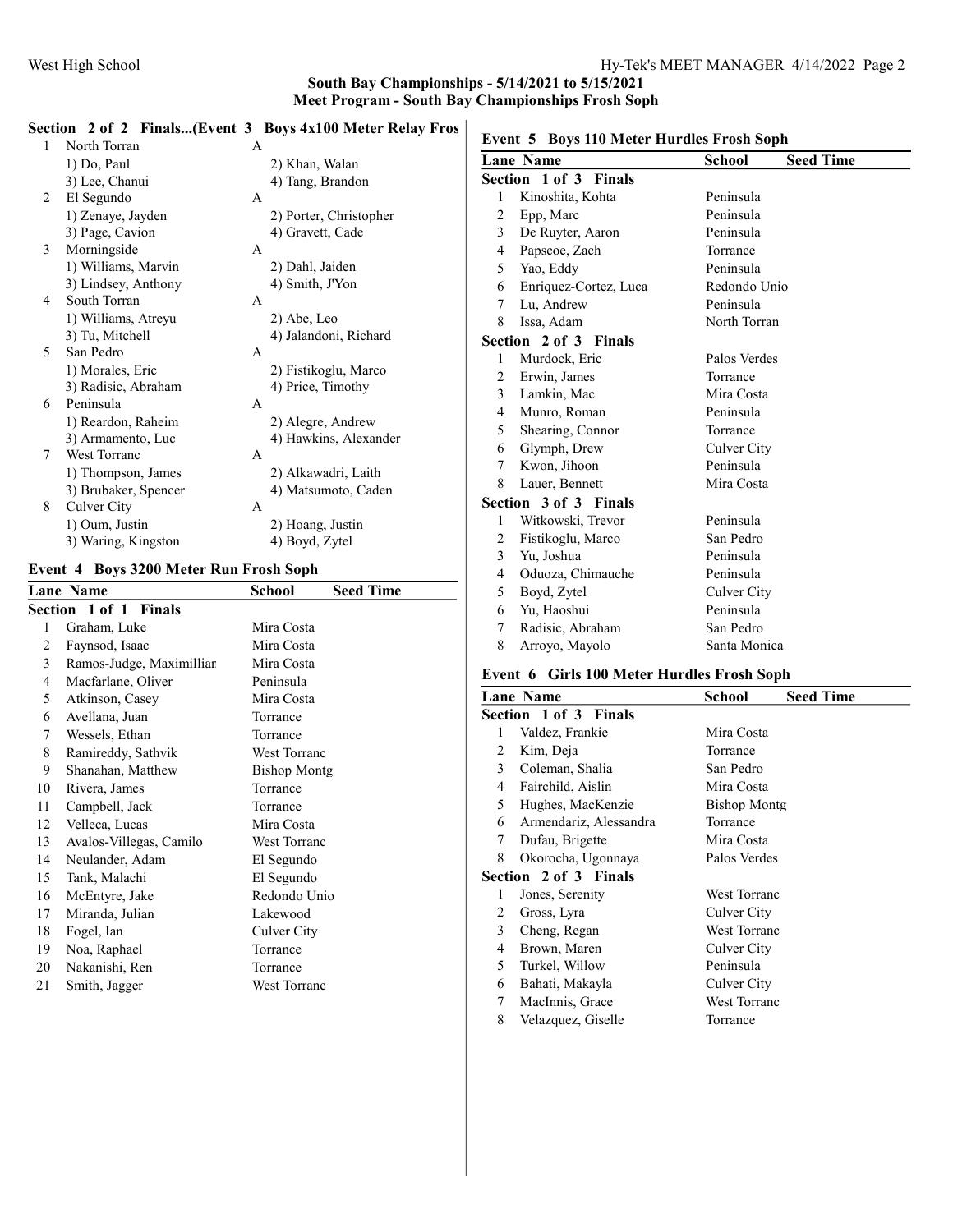# Section 3 of 3 Finals...(Event 6 Girls 100 Meter Hurdles Fros

|   | Odhiambo, Taylen  | North Torran |
|---|-------------------|--------------|
|   | Nguyen, Jiselle   | Peninsula    |
| 3 | Ivery, El Shaddai | Culver City  |
|   | Kim, Naomi        | Culver City  |
| 5 | Arthur, Carly     | Redondo Unio |
| 6 | Weybright, Zinnia | Santa Monica |
|   | Ross, Zakeyah     | Culver City  |
|   | Gloyer, Katherine | South Torran |

## Event 7 Girls 400 Meter Dash Frosh Soph

|                | <b>Lane Name</b>        | <b>School</b>       | <b>Seed Time</b> |
|----------------|-------------------------|---------------------|------------------|
|                | Section 1 of 3 Finals   |                     |                  |
| 1              | Quach, Kaitlyn          | Torrance            |                  |
| $\overline{2}$ | Gomez, Jacqueline       | <b>Bishop Montg</b> |                  |
| 3              | Gilbert, Amaris         | Culver City         |                  |
| 4              | Wang, Sophie            | Peninsula           |                  |
| 5              | Forgeng, Joscelin       | Culver City         |                  |
| 6              | Carter, Sophia          | South Torran        |                  |
| 7              | Upper, Liliana          | North Torran        |                  |
| 8              | Ayala, Jacklyn          | West Torranc        |                  |
|                | Section 2 of 3 Finals   |                     |                  |
| 1              | Moriarty, Devan         | Mira Costa          |                  |
| 2              | Slack, Saraiyah         | El Segundo          |                  |
| 3              | Gutierrez, Vanessa      | Peninsula           |                  |
| 4              | Gilligan, Lana          | West Torranc        |                  |
| 5              | Campbell-Howell, Tinaya | Lakewood            |                  |
| 6              | Lewis, Arnesia          | Lakewood            |                  |
| 7              | Lombardo, Ashley        | Redondo Unio        |                  |
| 8              | Lapuente, Vinyet        | Peninsula           |                  |
|                | Section 3 of 3 Finals   |                     |                  |
| 1              | Morris, Joyelyn         | Culver City         |                  |
| $\overline{2}$ | Hesse, Violet           | Culver City         |                  |
| 3              | Bruce, Rhian            | Santa Monica        |                  |
| $\overline{4}$ | January, Erin           | El Segundo          |                  |
| 5              | Gooch, Gretchen         | Mira Costa          |                  |
| 6              | Humbarger, Kit          | Mira Costa          |                  |
| 7              | Park, Olivia            | <b>Bishop Montg</b> |                  |
| 8              | Ugorsi, Zakiya          | Culver City         |                  |

#### Event 8 Boys 400 Meter Dash Frosh Soph

| <b>Lane Name</b>             | School       | <b>Seed Time</b> |  |  |
|------------------------------|--------------|------------------|--|--|
| <b>Section 1 of 3 Finals</b> |              |                  |  |  |
| Castillo, Cole               | El Segundo   |                  |  |  |
| Wahlstrom, Matias            | Palos Verdes |                  |  |  |
| Mahoney, Cash                | Culver City  |                  |  |  |
| Bariami, Ilias               | Culver City  |                  |  |  |
| Dawson, Kaleb                | Culver City  |                  |  |  |
| Gibson, Jaylin               | Lakewood     |                  |  |  |
| Erhahon, Thijs               | West Torranc |                  |  |  |
| Xu, Zhian                    | Peninsula    |                  |  |  |
|                              |              |                  |  |  |

## Section 2 of 3 Finals

| 1 | Gibson, Jamari               | Lakewood            |
|---|------------------------------|---------------------|
| 2 | Fuqua, Malachi               | El Segundo          |
| 3 | Krikelas Simon, Dimitri      | Redondo Unio        |
| 4 | Kim, Jeremy W                | Peninsula           |
| 5 | Chic, Nathan                 | North Torran        |
| 6 | Blumberg, Julian             | South Torran        |
| 7 | Beckner, Dylan               | Laces LA (Ce        |
| 8 | O'Neill, Kai                 | Mira Costa          |
|   | <b>Section 3 of 3 Finals</b> |                     |
| 1 | Kozmor, Landon               | Santa Monica        |
| 2 | Mayrant, Dontay              | Culver City         |
| 3 | Mayrant, Duaine              | Culver City         |
| 4 | Smith, J'Yon                 | Morningside         |
| 5 | Williams, Marvin             | Morningside         |
| 6 | Zavalza-Vasquez, Brian       | Morningside         |
| 7 | Blalark, Charles             | <b>Bishop Montg</b> |
| 8 | Waring, Kingston             | Culver City         |

## Event 11 Girls 800 Meter Run Frosh Soph

|    | <b>Lane Name</b>             | School       | <b>Seed Time</b> |
|----|------------------------------|--------------|------------------|
|    | <b>Section 1 of 3 Finals</b> |              |                  |
| 1  | Zhu, Emily                   | Peninsula    |                  |
| 2  | Amatayakul, Nasaporn         | Torrance     |                  |
| 3  | Chiu, Katherine              | Peninsula    |                  |
| 4  | Ortiz, Giovanna              | Mira Costa   |                  |
| 5  | Cruz Gaona, Valerie          | Culver City  |                  |
| 6  | Tucker, Hailey               | Mira Costa   |                  |
| 7  | Santini, Carla               | Santa Monica |                  |
| 8  | Khorey, Peyton               | Peninsula    |                  |
| 9  | Villaneda, Esmeralda         | Lynwood      |                  |
| 10 | Charania, Naomi              | Mira Costa   |                  |
| 11 | Henderson, Alexis            | Lakewood     |                  |
| 12 | Malony, Kinzie               | Mira Costa   |                  |
| 13 | Rivas, Hailey                | Torrance     |                  |
| 14 | Yonekawa, Kayla              | Torrance     |                  |
| 15 | Tamura, Paige                | Torrance     |                  |
| 16 | Borges, Delilah              | Torrance     |                  |
| 17 | Flores, Kaila                | Lakewood     |                  |
| 18 | Chung, Madelyn               | South Torran |                  |
|    |                              |              |                  |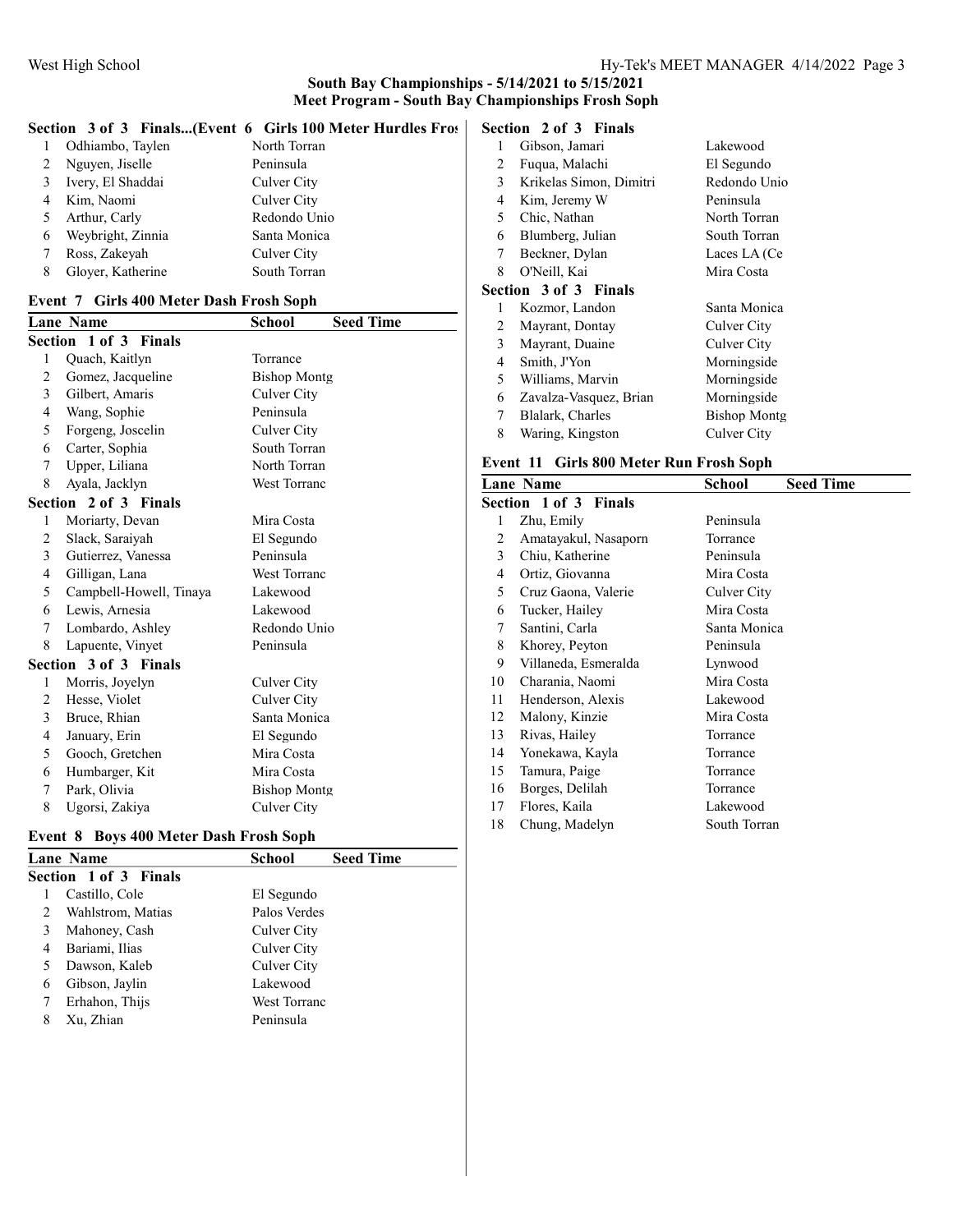|                |                        | Section 2 of 3 Finals(Event 11 Girls 800 Meter Run Frosh! |                | Section 2 of 3 Finals |                     |
|----------------|------------------------|-----------------------------------------------------------|----------------|-----------------------|---------------------|
|                | Damian, Eileen         | Lakewood                                                  |                | Schulz, Eric          | Torrance            |
| $\overline{2}$ | Moscol, Giselle        | Redondo Unio                                              | 2              | Reyes, Mikkelson      | Lakewood            |
| 3              | Carter, Sophia         | South Torran                                              | 3              | Jimenez Jr, Erik      | Torrance            |
| 4              | Lopez, Maia            | Lakewood                                                  | $\overline{4}$ | Kuroyanagi, Tohma     | Torrance            |
| 5              | Hoffman, Lyndsey       | South Torran                                              | 5              | Soen, Kaisei          | West Torranc        |
| 6              | Minzenberg, Sylvia     | Santa Monica                                              | 6              | Cruz, Sebastian       | Hawthorne           |
| 7              | Marquez Mota, Brooklyn | Lakewood                                                  | 7              | Staszkow, Charlie     | Mira Costa          |
| 8              | Carpenter, Bailee      | Lakewood                                                  | 8              | Oushana, Luka         | <b>Bishop Montg</b> |
| 9              | Pipers, Amelie         | Culver City                                               | 9              | Balajadia, Aaron      | Torrance            |
| 10             | Kumar, Nina            | Culver City                                               | 10             | Fogel, Ian            | Culver City         |
| 11             | Benyam, Dillyet        | South Torran                                              | 11             | Krause, Luke          | <b>Bishop Montg</b> |
| 12             | Bauman, Victoria       | <b>West Torranc</b>                                       | 12             | Galiano, Luca         | Culver City         |
| 13             | Cruz Gaona, Isabella   | Culver City                                               | 13             | Sasaki, Jake          | Torrance            |
| 14             | Vasquez, Katherine     | Mira Costa                                                | 14             | Buclatin, Caleb       | <b>West Torranc</b> |
| 15             | Gibson, Katherine      | Torrance                                                  | 15             | Bulson, Johnny        | Redondo Unio        |
| 16             | Rothenberg, Audrey     | Culver City                                               | 16             | Ogami, Riku           | Peninsula           |
|                | Section 3 of 3 Finals  |                                                           | 17             | Eastham, Gavin        | Torrance            |
|                | Thomas, Annabelle      | Redondo Unio                                              | 18             | Castagnier, Julien    | Culver City         |
| $\overline{2}$ | Kira, Karissa          | South Torran                                              | 19             | Velleca, Lucas        | Mira Costa          |
| 3              | Hernandez, Jordan      | Palos Verdes                                              |                | Section 3 of 3 Finals |                     |
| 4              | Kastner, Kai           | Peninsula                                                 |                | Divinity, Adam        | Redondo Unio        |
| 5              | Okada, Maya            | Torrance                                                  | $\overline{2}$ | Barrera, Jack         | Mira Costa          |
| 6              | Choi, Ellie            | South Torran                                              | 3              | Vitkus, Vytas         | Palos Verdes        |
| 7              | Harris, Shale          | Redondo Unio                                              | $\overline{4}$ | Shanahan, Matthew     | <b>Bishop Montg</b> |
| 8              | Terrill, Liana         | West Torranc                                              | 5              | Kozmor, Landon        | Santa Monica        |
| 9              | Herniter, Talia        | Palos Verdes                                              | 6              | Pascua, Caleb         | Redondo Unio        |
| 10             | Courtney, Cara         | Redondo Unio                                              | 7              | Ervin, David          | Santa Monica        |
| 11             | Rizzo, Olivia          | Santa Monica                                              | 8              | Nimick, Ciaran        | Peninsula           |
| 12             | Lacey, Lokelani        | Redondo Unio                                              | 9              | Chic, Nathan          | North Torran        |
| 13             | Jackson, Caleeya       | Lakewood                                                  | 10             | Gallagher, Aidan      | North Torran        |
| 14             | Gomez, Jacqueline      | <b>Bishop Montg</b>                                       | 11             | Borges, Gavin         | Torrance            |
|                |                        | $\sim$ $\sim$                                             | 12             | Ramirez, Sergio       | Lakewood            |

## Event 12 Boys 800 Meter Run Frosh Soph

|    | Lane Name                 | <b>Seed Time</b><br>School |
|----|---------------------------|----------------------------|
|    | Section 1 of 3 Finals     |                            |
| 1  | Aguilar, Andrew           | West Torranc               |
| 2  | Pina, Anthony             | Redondo Unio               |
| 3  | Rojas, Gabriel            | Lakewood                   |
| 4  | Johnson, Isaiah           | Redondo Unio               |
| 5  | Nakamura, Logan           | South Torran               |
| 6  | Serrano, Brandon          | San Pedro                  |
| 7  | Rodriguez, Angel          | Torrance                   |
| 8  | Mahindra, Ishaan          | Redondo Unio               |
| 9  | Sato, Takuma              | Redondo Unio               |
| 10 | Aguilar, Christian        | Redondo Unio               |
| 11 | Cisneros, Anthony         | Lynwood                    |
| 12 | Cozadd, Augustin          | South Torran               |
| 13 | Martinez Mikkelsen, Viggo | Peninsula                  |
| 14 | Bouffiou, Maxwell         | Redondo Unio               |
| 15 | Long, Matthew             | Mira Costa                 |
| 16 | Vegas, Xavier             | Culver City                |
| 17 | Kim, Isaiah               | <b>West Torranc</b>        |

## Event 13 Girls 300 Meter Hurdles Frosh Soph

13 Duchane, Kai Redondo Unio Udelson-Nee, Theo Wildwood

|   | <b>Lane Name</b>      | School              | <b>Seed Time</b> |
|---|-----------------------|---------------------|------------------|
|   | Section 1 of 3 Finals |                     |                  |
| 1 | Castillo, Zelaya      | Lynwood             |                  |
| 2 | Coleman, Shalia       | San Pedro           |                  |
| 3 | Fairchild, Aislin     | Mira Costa          |                  |
| 4 | Jackson, Shelby       | El Segundo          |                  |
| 5 | Cheng, Regan          | <b>West Torranc</b> |                  |
| 6 | Turkel, Willow        | Peninsula           |                  |
| 7 | Valdez, Frankie       | Mira Costa          |                  |
| 8 | Henley, Darcie        | Mira Costa          |                  |
|   | Section 2 of 3 Finals |                     |                  |
| 1 | Okorocha, Nennaya     | Palos Verdes        |                  |
| 2 | Nguyen, Jiselle       | Peninsula           |                  |
| 3 | Dufau, Brigette       | Mira Costa          |                  |
| 4 | Jones, Serenity       | <b>West Torranc</b> |                  |
| 5 | Bahati, Makayla       | Culver City         |                  |
| 6 | Odhiambo, Taylen      | North Torran        |                  |
| 7 | Arthur, Carly         | Redondo Unio        |                  |
| 8 | Kim, Deja             | Torrance            |                  |
|   |                       |                     |                  |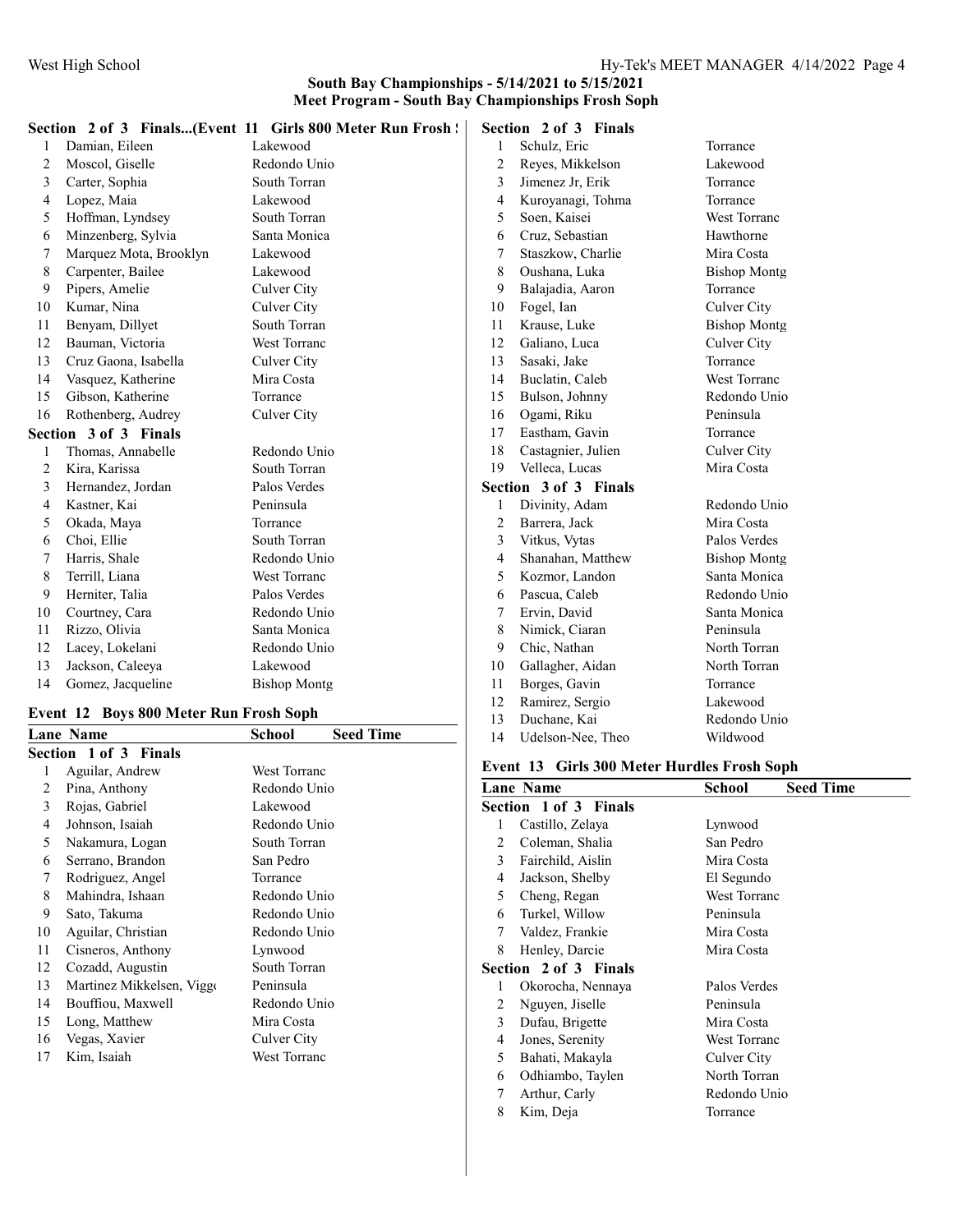|  |  |  |  | Section 3 of 3 Finals(Event 13 Girls 300 Meter Hurdles Fre | $E$ yont |
|--|--|--|--|------------------------------------------------------------|----------|
|--|--|--|--|------------------------------------------------------------|----------|

|   | Hughes, MacKenzie | <b>Bishop Montg</b> |
|---|-------------------|---------------------|
|   | Ross, Zakeyah     | Culver City         |
|   | Ivery, El Shaddai | Culver City         |
|   | Kim, Naomi        | Culver City         |
|   | Gross, Lyra       | Culver City         |
|   | Gloyer, Katherine | South Torran        |
|   | Brown, Maren      | Culver City         |
| 8 | MacInnis, Grace   | West Torranc        |

## Event 14 Boys 300 Meter Hurdles Frosh Soph

|        | <b>Lane Name</b>      | School       | <b>Seed Time</b> |
|--------|-----------------------|--------------|------------------|
|        | Section 1 of 3 Finals |              |                  |
| 1      | Issa, Adam            | North Torran |                  |
| 2      | Munro, Roman          | Peninsula    |                  |
| 3      | Murdock, Eric         | Palos Verdes |                  |
| 4      | Yu, Haoshui           | Peninsula    |                  |
| 5      | Mossman, Shane        | El Segundo   |                  |
| 6      | Lauer, Bennett        | Mira Costa   |                  |
| $\tau$ | Yao, Eddy             | Peninsula    |                  |
| 8      | Shearing, Connor      | Torrance     |                  |
|        | Section 2 of 3 Finals |              |                  |
| 1      | Enriquez-Cortez, Luca | Redondo Unio |                  |
| 2      | Kwon, Jihoon          | Peninsula    |                  |
| 3      | Gordon, Wesley        | El Segundo   |                  |
| 4      | Witkowski, Trevor     | Peninsula    |                  |
| 5      | Johnson, Zeke         | Redondo Unio |                  |
| 6      | Porter, Christopher   | El Segundo   |                  |
| 7      | Gertz, Zion           | Wildwood     |                  |
| 8      | Cummings, Ashton      | Lynwood      |                  |
|        | Section 3 of 3 Finals |              |                  |
| 1      | Oduoza, Chimauche     | Peninsula    |                  |
| 2      | Fistikoglu, Marco     | San Pedro    |                  |
| 3      | Lamkin, Mac           | Mira Costa   |                  |
| 4      | Boyd, Zytel           | Culver City  |                  |
| 5      | Glymph, Drew          | Culver City  |                  |
| 6      | Yu, Joshua            | Peninsula    |                  |
| 7      | Chic, Nathan          | North Torran |                  |
| 8      | Radisic, Abe          | San Pedro    |                  |
|        |                       |              |                  |

# Event 16 Girls 1600 Meter Run Frosh Soph

|                | <b>Lane Name</b>                | <b>Seed Time</b><br><b>School</b> |
|----------------|---------------------------------|-----------------------------------|
|                | Section 1 of 3<br><b>Finals</b> |                                   |
| 1              | Carranza, Rayna                 | <b>West Torranc</b>               |
| $\overline{c}$ | Inoue, Hitoe                    | Torrance                          |
| 3              | Pipers, Amelie                  | Culver City                       |
| 4              | Millan, Sophia                  | Torrance                          |
| 5              | Cheney, Samantha                | Torrance                          |
| 6              | Uchiyama, Eto                   | Palos Verdes                      |
| 7              | West, Eloise                    | Mira Costa                        |
| 8              | Liger, Brooke                   | Mira Costa                        |
| 9              | Dinco, Audrey                   | Torrance                          |
| 10             | Herniter, Talia                 | Palos Verdes                      |
| 11             | Foassis, Makena                 | Torrance                          |
| 14             | Bauman, Victoria                | West Torranc                      |
| 16             | Ramirez, Mayra                  | Lynwood                           |
| 17             | Ocampo, Denisse                 | North Torran                      |
| 18             | Senthil, Smera                  | <b>West Torranc</b>               |
| 19             | Wang, Angelina                  | Peninsula                         |
| 20             | Choi, Kira                      | West Torranc                      |
| 23             | Reither, Leila                  | Laces LA (Ce                      |
| 24             | Otey, Danielle                  | Redondo Unio                      |
| 25             | Jacoby, Katherine               | Redondo Unio                      |
| Section        | 2 of 3 Finals                   |                                   |
| 1              | Chiu, Melody                    | Peninsula                         |
| $\overline{c}$ | Carpenter, Bailee               | Lakewood                          |
| 3              | Cox, Abigail                    | Redondo Unio                      |
| 4              | Wen, Lena                       | Peninsula                         |
| 5              | Haley, Caitlin                  | Mira Costa                        |
| 6              | Marquez Mota, Brooklyn          | Lakewood                          |
| 7              | Paulson, Ainsley                | <b>West Torranc</b>               |
| 8              | Lopez, Maia                     | Lakewood                          |
| 9              | Yu, Selene                      | West Torranc                      |
| 10             | Jackson, Caleeya                | Lakewood                          |
| 11             | Bacigalupi, Sydney              | Torrance                          |
| 12             | Helou, Elise                    | West Torranc                      |
| 13             | Burnett, Kaitlyn                | South Torran                      |
| 14             | Webster, Lauren                 | Peninsula                         |
| 15             | Roker, Ava                      | Santa Monica                      |
| 16             | Terrill, Liana                  | West Torranc                      |
| 17             | Warman, Ava                     | Redondo Unio                      |
| 18             | Kumar, Nina                     | Culver City                       |
| 19             | Gomez, Jacqueline               | <b>Bishop Montg</b>               |
| 20             | Quan, Sophia                    | Redondo Unio                      |
|                |                                 |                                   |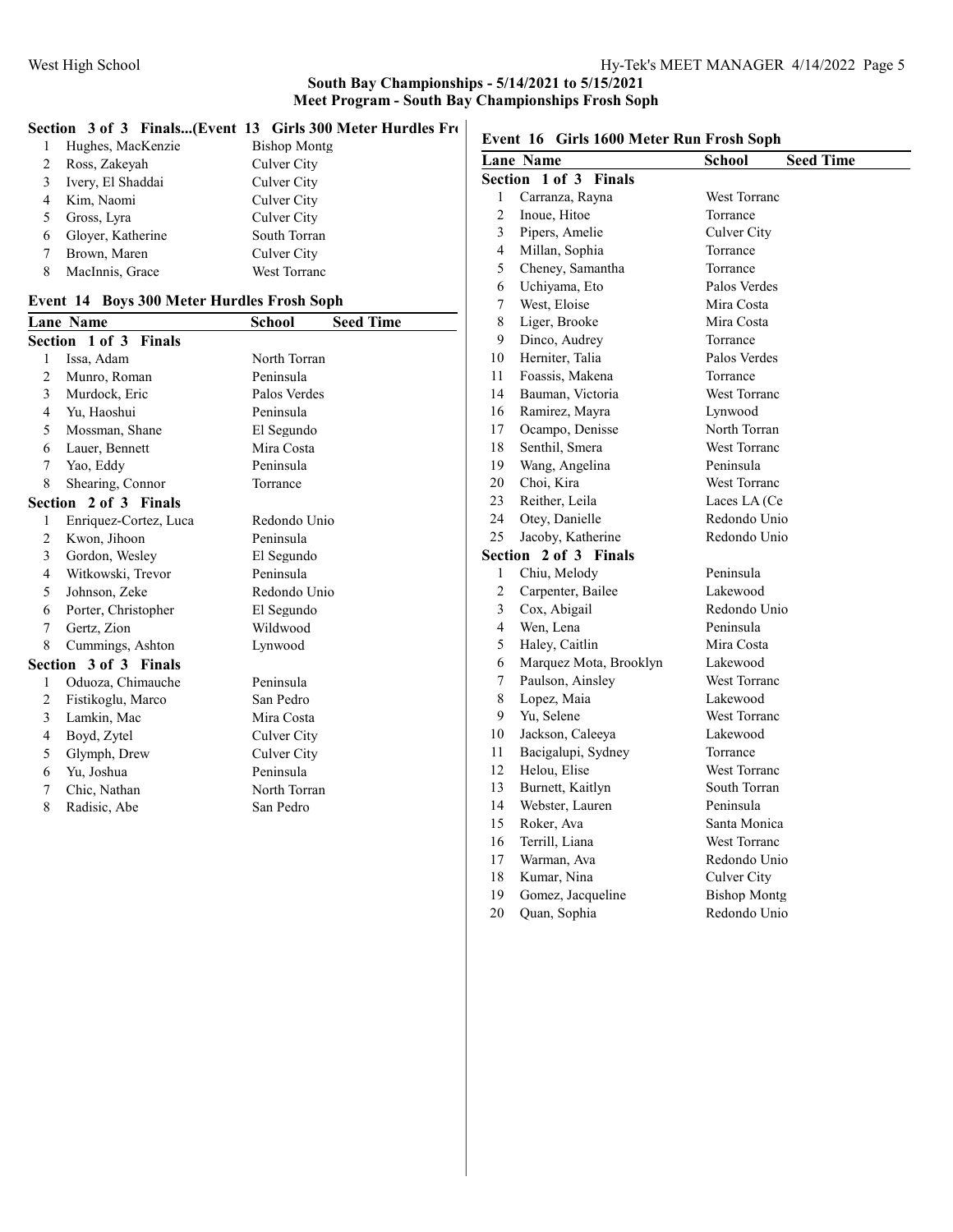|  |  |  |  |  | Section 3 of 3 Finals(Event 16 Girls 1600 Meter Run Frosh   Sec |  |
|--|--|--|--|--|-----------------------------------------------------------------|--|
|--|--|--|--|--|-----------------------------------------------------------------|--|

| 1  | Kira, Karissa      | South Torran |
|----|--------------------|--------------|
| 2  | Nikmehr, Michelle  | Palos Verdes |
| 3  | Orre, Katy         | Redondo Unio |
| 5  | Sherry, Kate       | Palos Verdes |
| 6  | Coert, Tessa       | Redondo Unio |
| 7  | Okada, Maya        | Torrance     |
| 8  | Wolfinger, Alexis  | West Torranc |
| 9  | Choi, Ellie        | South Torran |
| 10 | Nguyen, Kimberly   | Redondo Unio |
| 11 | MacLennan, Jenna   | Redondo Unio |
| 12 | Damian, Eileen     | Lakewood     |
| 13 | Townsend, Devin    | Redondo Unio |
| 14 | Hoffman, Lyndsey   | South Torran |
| 15 | Steinberg, Miranda | Redondo Unio |
| 16 | Tom, Natalie       | Peninsula    |
| 17 | Tretiak, Emma      | Mira Costa   |
| 18 | Cho, Alysa         | South Torran |
|    |                    |              |

#### Event 17 Boys 1600 Meter Run Frosh Soph

|    | <b>Lane Name</b>             | <b>Seed Time</b><br>School |
|----|------------------------------|----------------------------|
|    | <b>Section 1 of 3 Finals</b> |                            |
| 1  | Yong, Justin                 | West Torranc               |
| 2  | Miranda, Julian              | Lakewood                   |
| 3  | Quast, Andrew                | <b>West Torranc</b>        |
| 4  | Krause, Luke                 | <b>Bishop Montg</b>        |
| 5  | Buclatin, Caleb              | <b>West Torranc</b>        |
| 6  | Kuroyanagi, Tohma            | Torrance                   |
| 7  | Fallon, Erik                 | El Segundo                 |
| 8  | McEntyre, Jake               | Redondo Unio               |
| 9  | Lee, Hyun                    | Redondo Unio               |
| 10 | Reyes, Mikkelson             | Lakewood                   |
| 11 | Bradford, Charlie            | Mira Costa                 |
| 12 | Velleca, Lucas               | Mira Costa                 |
| 13 | Ghosh, Saunak                | <b>West Torranc</b>        |
| 14 | Balajadia, Aaron             | Torrance                   |
| 15 | Staszkow, Charlie            | Mira Costa                 |
| 16 | Aguilar, Andrew              | West Torranc               |
| 17 | Ikeda, Jayden                | North Torran               |
| 18 | Fogel, Ian                   | Culver City                |
| 19 | Cantorna, Ethan              | <b>West Torranc</b>        |
| 20 | Frelix, Christopher          | San Pedro                  |
| 21 | Ramac, Ranel                 | Redondo Unio               |
| 22 | Herbers, Gavin               | West Torranc               |
| 23 | Long, Matthew                | Mira Costa                 |
| 24 | Taw, Micah                   | <b>West Torranc</b>        |

## Section 2 of 3 Finals

| 1              | Ramireddy, Sathvik       | West Torranc        |
|----------------|--------------------------|---------------------|
| $\overline{c}$ | Kim, David               | North Torran        |
| 3              | Borges, Gavin            | Torrance            |
| $\overline{4}$ | Jimenez Jr, Erik         | Torrance            |
| 5              | Nelson, Mattias          | Palos Verdes        |
| 6              | Udelson-Nee, Theo        | Wildwood            |
| 7              | Rivera, James            | Torrance            |
| 8              | Neulander, Adam          | El Segundo          |
| 9              | Wilkes, Brody            | Santa Monica        |
| 10             | Walter, Matthew          | Redondo Unio        |
| 11             | Caruso, Antonio          | Redondo Unio        |
| 12             | Galiano, Luca            | Culver City         |
| 13             | Flores, Aiden            | North Torran        |
| 14             | Toomey, Sean             | <b>West Torranc</b> |
| 15             | Campbell, Jack           | Torrance            |
| 16             | Tamanaha, Brady          | North Torran        |
| 17             | Schulz, Eric             | Torrance            |
| 18             | Chae, Minyeong           | West Torranc        |
| 19             | Salko, Michael           | Santa Monica        |
| 20             | Humphrey, Henry          | Redondo Unio        |
| 21             | Sasaki, Jake             | Torrance            |
| Section        | 3 of 3 Finals            |                     |
| 1              | Mackiewicz, Michael      | Palos Verdes        |
| $\overline{2}$ | Nakai, Aiden             | Redondo Unio        |
| 3              | Graham, Luke             | Mira Costa          |
| 4              | Faynsod, Isaac           | Mira Costa          |
| 5              | Barbarie, Alexander      | Redondo Unio        |
| 6              | Sherry, Mark             | Peninsula           |
| 7              | Barrera, Jack            | Mira Costa          |
| 8              | Ramos-Judge, Maximillian | Mira Costa          |
| 9              | Shanahan, Matthew        | <b>Bishop Montg</b> |
| 10             | Avellana, Juan           | Torrance            |
| 11             | Gallagher, Aidan         | North Torran        |
| 12             | Herbers, Ryan            | West Torranc        |
| 13             | Ervin, David             | Santa Monica        |
| 14             | Atkinson, Casey          | Mira Costa          |
| 15             | Wessels, Ethan           | Torrance            |
| 16             |                          |                     |
|                | Kunzang, Brian           | Peninsula           |

- Miller, Adrian Palos Verdes
- 19 Castagnier, Julien Culver City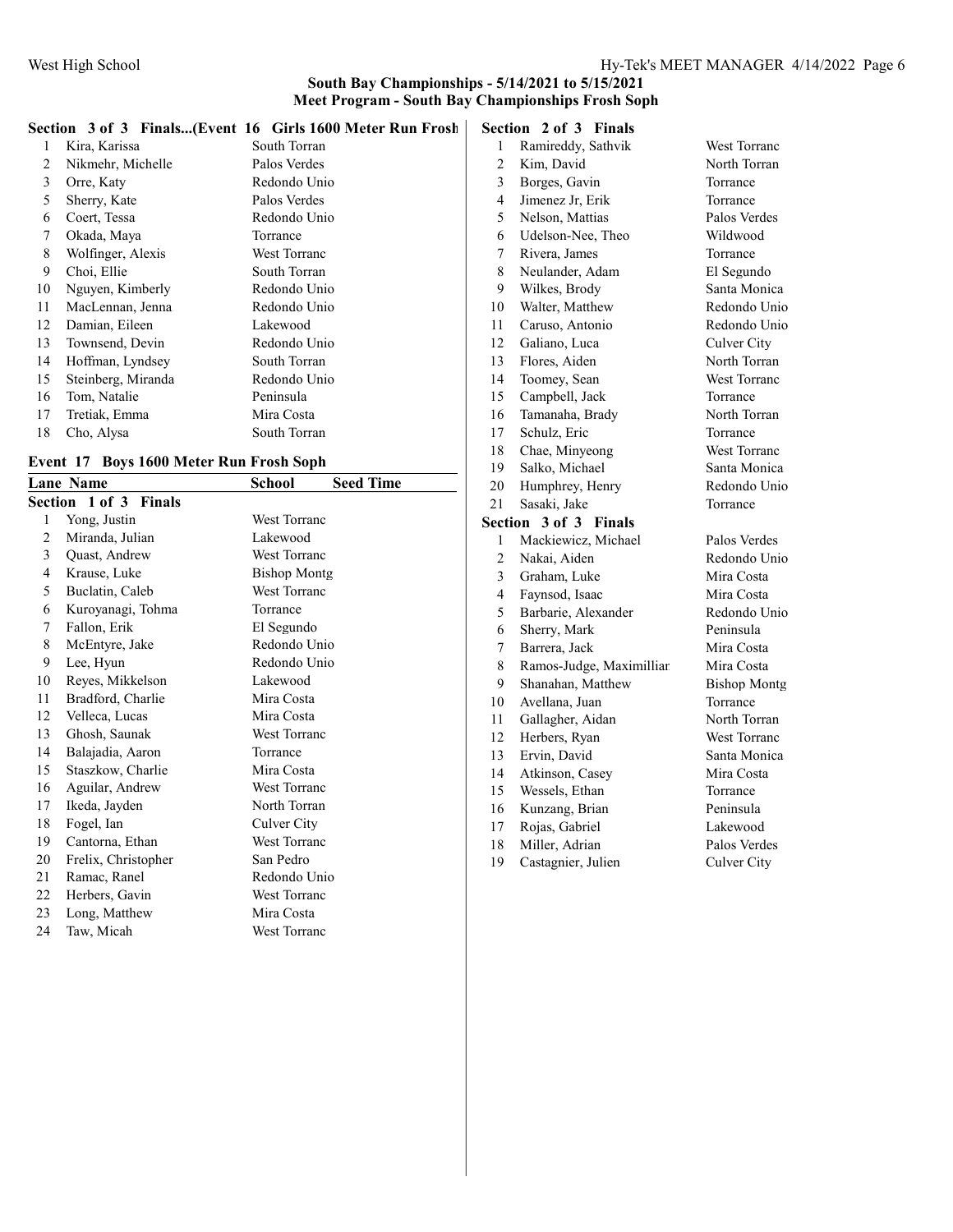## Event 18 Girls 4x400 Meter Relay Frosh Soph

|                          | Lane Team             | <b>Relay</b> | <b>Seed Time</b>          |  |
|--------------------------|-----------------------|--------------|---------------------------|--|
| Section<br>1 of 1 Finals |                       |              |                           |  |
| $\mathbf{1}$             | Redondo Unio          | A            |                           |  |
|                          | 1) Forshey, Ruby      |              | 2) Nwokorie, Chidinma     |  |
|                          | 3) Lombardo, Ashley   |              | 4) Munoz, Addison         |  |
| 2                        | South Torran          | A            |                           |  |
|                          | 1) Deierling, Kaylee  |              | 2) Eiland, Ashlee         |  |
|                          | 3) Glinsky, Maren     |              | 4) Chan, Chelsea          |  |
| 3                        | Mira Costa            | A            |                           |  |
|                          | 1) Rawitz, Bella      |              | 2) Guitron, Sophie        |  |
|                          | 3) Gooch, Gretchen    |              | 4) Humbarger, Kit         |  |
| 4                        | Culver City           | A            |                           |  |
|                          | 1) Hesse, Violet      |              | 2) Gilbert, Amaris        |  |
|                          | 3) Belleard, Sanaa    |              | 4) Kim, Naomi             |  |
| 5                        | El Segundo            | А            |                           |  |
|                          | 1) Dillon, Isabella   |              | 2) Johnson, Rina          |  |
|                          | 3) Slack, Saraiyah    |              | 4) January, Erin          |  |
| 6                        | <b>Bishop Montg</b>   | A            |                           |  |
|                          | 1) Tennant, Lana      |              | 2) Park, Olivia           |  |
|                          | 3) Singelyn, Lauren   |              | 4) Gomez, Jacqueline      |  |
| 7                        | West Torranc          | А            |                           |  |
|                          | 1) Bell, Rachel       |              | 2) Ayala, Jacklyn         |  |
|                          | 3) Silva, Ava         |              | 4) Gilligan, Lana         |  |
| 8                        | Peninsula             | А            |                           |  |
|                          | 1) Wang, Sophie       |              | 2) Lapuente, Vinyet       |  |
|                          | 3) Gutierrez, Vanessa |              | 4) Torres, Sophia         |  |
| 9                        | <b>Bishop Montg</b>   | B            |                           |  |
|                          | 1) Sarpong, Lynelle   |              | 2) Burns, Kamryn          |  |
|                          | 3) Evins, Oriana      |              | 4) Floyd, Destiny         |  |
| 10                       | Morningside           | A            |                           |  |
|                          | 1) Berry, Imani       |              | 2) Richardson, Serenity   |  |
|                          | 3) Williams, Patricia |              | 4) Tyler, Essence         |  |
| 11                       | Torrance              | A            |                           |  |
|                          | 1) Kalifa, Rihanah    |              | 2) Armendariz, Alessandra |  |
|                          | 3) Quijada, Ligaya    |              | 4) Quach, Kaitlyn         |  |
|                          |                       |              |                           |  |

# Event 19 Boys 4x400 Meter Relay Frosh Soph

|         | <b>Lane Team</b>                            | <b>Relay</b> | <b>Seed Time</b>                     |
|---------|---------------------------------------------|--------------|--------------------------------------|
| Section | $1$ of $1$<br><b>Finals</b>                 |              |                                      |
| 1       | South Torran                                | А            |                                      |
|         | 1) Abe, Leo                                 |              | 2) Blumberg, Julian                  |
|         | 3) Consani, Jack                            |              | 4) Williams, Atreyu                  |
| 2       | Morningside                                 | A            |                                      |
|         | 1) Smith, J'Yon                             |              | 2) Williams, Marvin                  |
|         | 3) Dahl, Jaiden                             |              | 4) Lindsey, Anthony                  |
| 3       | West Torranc                                | A            |                                      |
|         | 1) Thompson, James                          |              | 2) Erhahon, Thijs                    |
|         | 3) Matsumoto, Caden                         |              | 4) Herbers, Ryan                     |
| 4       | Peninsula                                   | A            |                                      |
|         | 1) Xu, Zhian                                |              | 2) Kim, Jeremy                       |
|         | 3) Reardon, Raheim                          |              | 4) Armamento, Luc                    |
| 5       | Mira Costa                                  | A            |                                      |
|         | 1) O'Neill, Kai                             |              | 2) McCoy, Henry                      |
|         | 3) McCarthy, Charley                        |              | 4) Hackley, Chase                    |
| 6       | Culver City                                 | A            |                                      |
|         | 1) Mahoney, Cash                            |              | 2) Mayrant, Dontay                   |
|         | 3) Bariami, Ilias                           |              | 4) Mayrant, Duaine                   |
| 7       | Morningside                                 | В            |                                      |
|         | 1) Zavalza-Vasquez, Brian                   |              | 2) Jones, Ryan                       |
|         | 3) Silva, Joshua                            |              | 4) Dangerfield, Jeremy               |
| 8       | Peninsula                                   | B            |                                      |
|         | 1) Makpayo, Joshua                          |              | 2) Lee, Kyle                         |
|         | 3) Norwood, Dallas                          |              | 4) Alegre, Andrew                    |
| 9       | Culver City                                 | В            |                                      |
|         | 1) Dawson, Kaleb                            |              | 2) Glymph, Drew                      |
|         | 3) Wright, James                            |              | 4) Waring, Kingston                  |
| 10      | Torrance                                    | A            |                                      |
|         | 1) Klein, Shawn                             |              | 2) Michaelian, Kevin                 |
|         | 3) Gibbs, Robert                            |              | 4) Roybal, Dylan                     |
| 11      | Redondo Unio                                | А            |                                      |
|         | 1) Johnson, Zeke                            |              | 2) Krikelas Simon, Dimitri           |
|         | 3) Nguyen, Bill                             |              | 4) Ellis, Tremaine                   |
| 12      | Peninsula                                   | C            |                                      |
|         | 1) Mulligan, Justin                         |              | 2) Zhang, William                    |
| 13      | 3) Valencia, Charles                        |              | 4) Li, Zhenghao                      |
|         | <b>Bishop Montg</b>                         | А            |                                      |
|         | 1) Shanahan, Matthew<br>3) Blalark, Charles |              | 2) Oushana, Luka<br>4) Feibig, Ricky |
|         |                                             |              |                                      |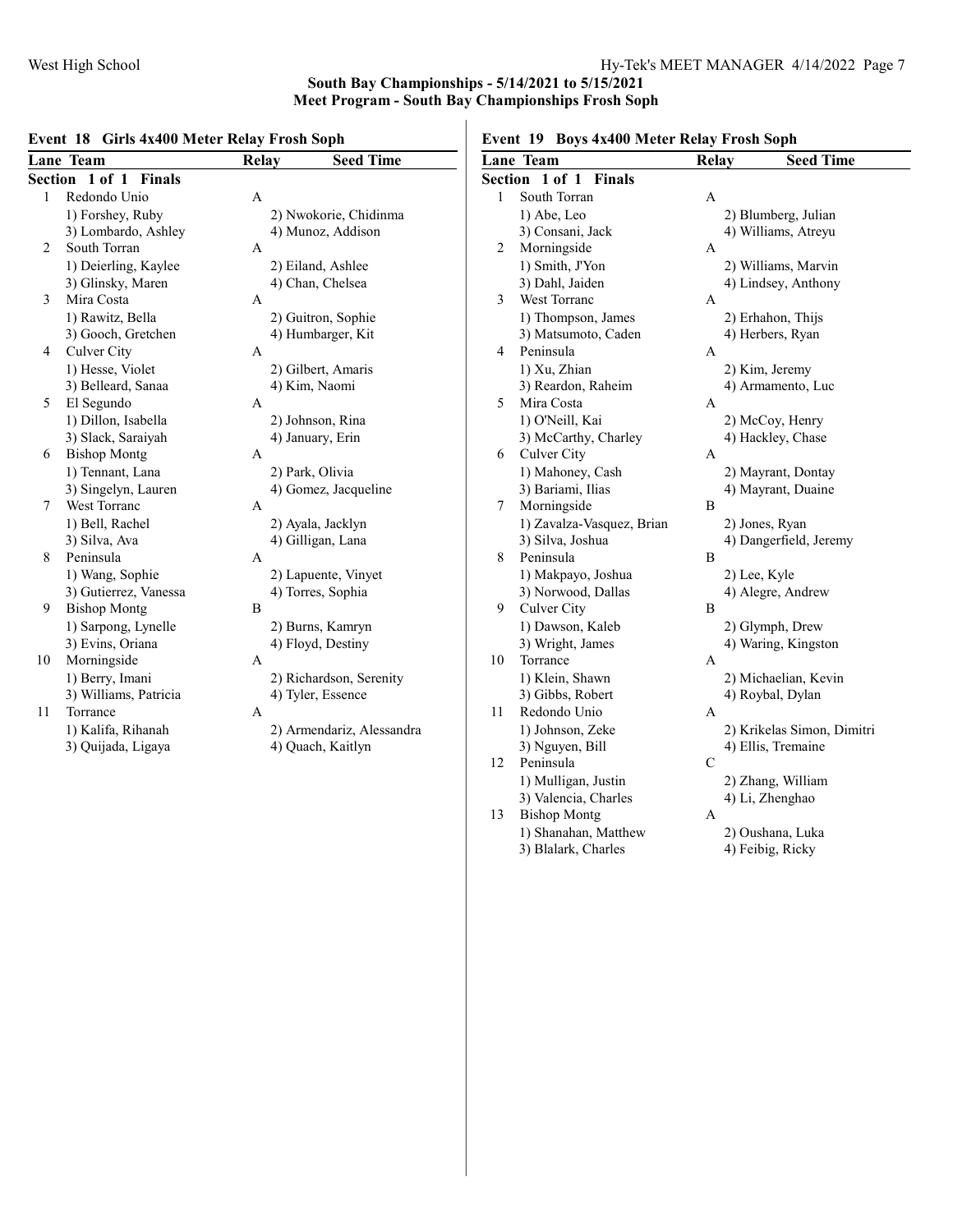| Pos | $\frac{1}{20}$ . On is $\frac{1}{2}$ if $\frac{1}{2}$ if $\frac{1}{2}$ if $\frac{1}{2}$ if $\frac{1}{2}$<br>Name | School<br><b>Seed Mark</b> |
|-----|------------------------------------------------------------------------------------------------------------------|----------------------------|
|     |                                                                                                                  |                            |
|     | Flight 1 of 1 Finals                                                                                             |                            |
| 1   | Downing, Julia                                                                                                   | <b>West Torranc</b>        |
| 2   | Francisco, Melanie                                                                                               | <b>West Torranc</b>        |
| 3   | Langstein, Mia                                                                                                   | Mira Costa                 |
| 4   | Park, Abigail                                                                                                    | <b>West Torranc</b>        |
| 5   | Mackenzie, Anna                                                                                                  | Peninsula                  |
| 6   | Turkel, Willow                                                                                                   | Peninsula                  |
| 7   | Sthothrabhashyam, Sriya                                                                                          | <b>West Torranc</b>        |
| 8   | Menezes, Nasya                                                                                                   | <b>West Torranc</b>        |
| 9   | Hasenmayer, Lucy                                                                                                 | West Torranc               |
| 10  | Silva, Ava                                                                                                       | <b>West Torranc</b>        |
| 11  | Nguyen, Jiselle                                                                                                  | Peninsula                  |
| 12  | Fernandez, Jocelyn                                                                                               | El Segundo                 |
| 13  | Humbarger, Kit                                                                                                   | Mira Costa                 |
| 14  | Peti-Peterdi, Anna                                                                                               | Palos Verdes               |
| 15  | Naylor, Reagan                                                                                                   | <b>West Torranc</b>        |
| 16  | Wallis, Shelby                                                                                                   | Mira Costa                 |
| 17  | Morris, Kimberly                                                                                                 | San Pedro                  |
| 18  | Imoh, Vanessa                                                                                                    | Torrance                   |
| 19  | Mason, Kyiah                                                                                                     | North Torran               |
| 20  | Vo, Milani                                                                                                       | <b>West Torranc</b>        |
| 21  | Bruce, Rhian                                                                                                     | Santa Monica               |

## Event 20 Girls High Jump Frosh Soph

## Event 21 Boys High Jump Frosh Soph

| Pos            | Name                     | <b>Seed Mark</b><br><b>School</b> |
|----------------|--------------------------|-----------------------------------|
| Flight         | 1 of 1 Finals            |                                   |
| 1              | Kim, Isaac               | West Torranc                      |
| $\overline{2}$ | O'Neill, Luca            | Mira Costa                        |
| 3              | Akrabian, Matthew        | <b>West Torranc</b>               |
| 4              | Cruz, Ryan               | Peninsula                         |
| 5              | Drew, Xian               | <b>West Torranc</b>               |
| 6              | Caruso, Nicolas          | Torrance                          |
| 7              | Witkowski, Trevor        | Peninsula                         |
| 8              | Attallah, John           | Peninsula                         |
| 9              | Flores, Alex             | <b>West Torranc</b>               |
| 10             | Brathold, Aaron          | <b>Bishop Montg</b>               |
| 11             | Stein, William           | Peninsula                         |
| 12             | San Roman-Glass, Caleb   | Torrance                          |
| 13             | O'Neill, Kai             | Mira Costa                        |
| 14             | McCoy, Henry             | Mira Costa                        |
| 15             | Watson-Swearegene, Jalen | Culver City                       |
| 16             | Fiszman, Joaquin         | Redondo Unio                      |
| 17             | Hernando, Justin         | <b>West Torranc</b>               |
| 18             | Michael, Henry           | Mira Costa                        |
| 19             | Huang, Hayden            | Santa Monica                      |
| 20             | Walton, Devin            | South Torran                      |
| 21             | Kirkwood, Jashon         | Culver City                       |
| 22             | Boisselle, Anthony       | Torrance                          |
| 23             | O'Brien, Kai             | Redondo Unio                      |
| 24             | Gordon, Cyrus            | Redondo Unio                      |
| 25             | Aviles, Joshua           | Peninsula                         |
|                |                          |                                   |

Event 24 Girls Long Jump Frosh Soph

| Pos | Name                           | School              | <b>Seed Mark</b> |
|-----|--------------------------------|---------------------|------------------|
|     | Flight 1 of 1<br><b>Finals</b> |                     |                  |
| 1   | Richardson, Serenity           | Morningside         |                  |
| 2   | Davis, Mi'chal                 | San Pedro           |                  |
| 3   | Morris, Kimberly               | San Pedro           |                  |
| 4   | Porter, Bridgette              | Peninsula           |                  |
| 5   | Silva, Ava                     | <b>West Torranc</b> |                  |
| 6   | Fernandez, Jocelyn             | El Segundo          |                  |
| 7   | Hassan, Jasmine                | Mira Costa          |                  |
| 8   | Estrada, Tiger Lily            | San Pedro           |                  |
| 9   | Mason, Kyiah                   | North Torran        |                  |
| 10  | Jun, Sadie                     | Mira Costa          |                  |
| 11  | McMullen, Simone               | Culver City         |                  |
| 12  | Haik, Elizabeth                | San Pedro           |                  |
| 13  | Ochoa, Sofia                   | Peninsula           |                  |
| 14  | Moriarty, Devan                | Mira Costa          |                  |
| 15  | Bahati, Makayla                | Culver City         |                  |
| 16  | Gilman, Shannon                | <b>West Torranc</b> |                  |
| 17  | Panos, Sophia                  | Redondo Unio        |                  |
| 18  | Mackenzie, Anna                | Peninsula           |                  |
| 19  | Belleard, Sanaa                | Culver City         |                  |
| 20  | Arthur, Carly                  | Redondo Unio        |                  |
| 21  | Cannon, Marisa                 | Redondo Unio        |                  |
| 22  | Ross, Zakeyah                  | Culver City         |                  |
| 23  | Traylor, Stella                | Mira Costa          |                  |
|     |                                |                     |                  |